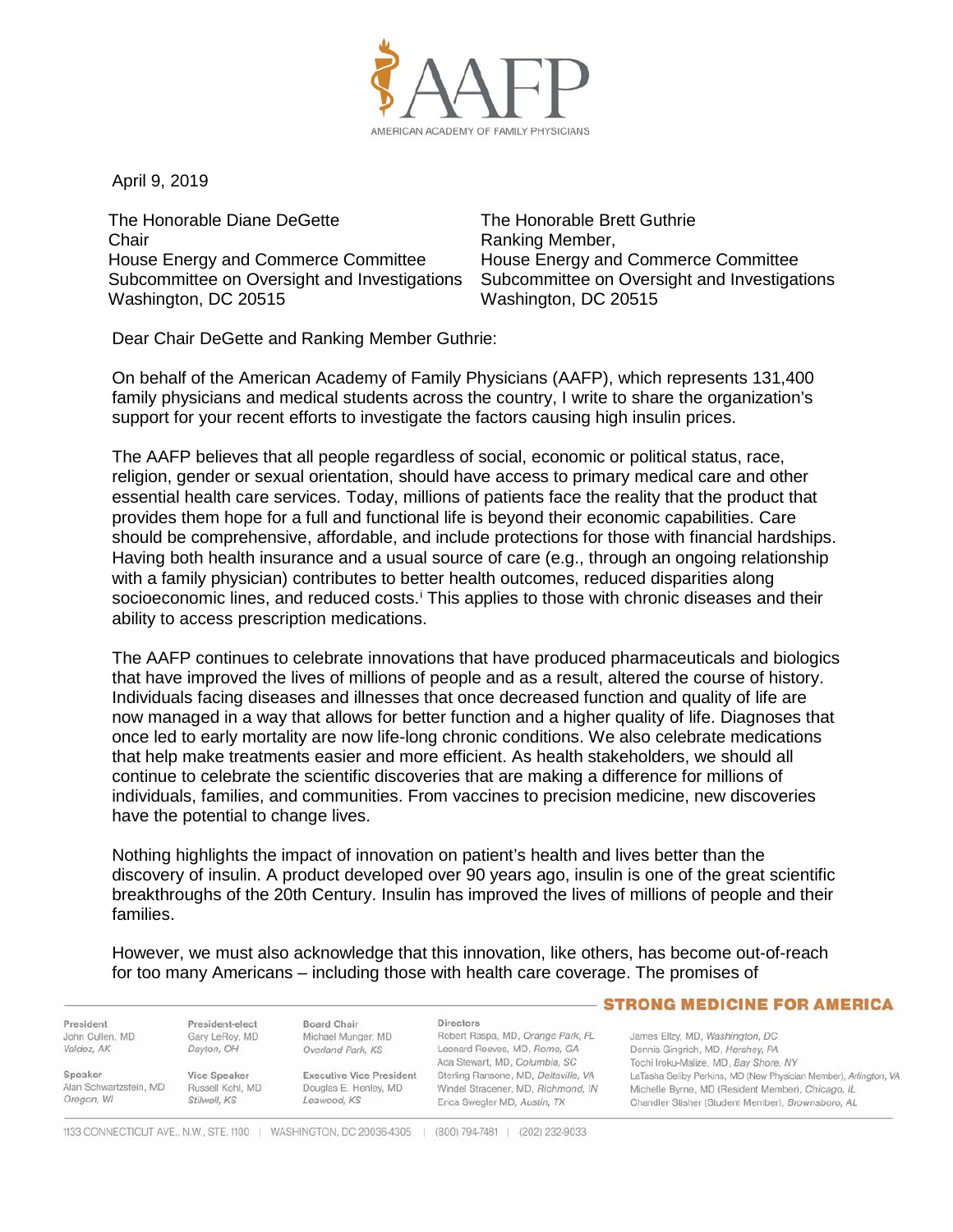pharmaceutical treatment are blunted by the economic realities that those products are unaffordable. A 2016 Kaiser Family Foundation survey indicated that drug prices are a top concern among consumers. A 2016 Journal of the American Medical Association's published report indicated that from 2004 to 2014 Medicare's share of US drug expenditures increased from two percent of total drug spending, or \$193 billion, to 29 percent or \$298 billion. A 2019 survey indicates that 65% of individuals who take three or more prescriptions struggle to afford their medications.

Our current debate over the escalating cost of pharmaceuticals is drawing attention to a broken system that features layers of misaligned incentives. There are multiple factors that contribute to escalating drug costs and we should not ignore the role pharmacy benefits managers (PBMs) and health insurers play in this crisis. However, it is indisputable that price is the foundational issue. It is indisputable that the price of drugs, such as insulin, have increased at rates unjustified by economic indicators impacting the industry. It is indisputable that price is the reason drugs are unobtainable by patients. And, it is indisputable that these price increases continue to occur for one simple reason, because companies can. The lack of a transparent, regulated market allows for profit-centric decisions that place patients and their health care needs behind the financial needs of companies and shareholders.

**Access to affordable insulin is a serious concern among America's family physicians.**

Ensuring access to medications is an integral part of physicians' role as advocates for their patients. Unfortunately, and too frequently, family physicians encounter patients who cannot afford their medications and thus cannot adhere to treatment recommendations. As a result, our members have a meaningful interest in drug pricing. Due to the complexity of care family physicians provide, the number and intricacy of conditions, complaints, and diseases seen in family medicine is far [greater](https://www.hindawi.com/journals/scientifica/2012/432892/) than those seen by any other physician specialty.

Diabetes treatment is particularly important because if diabetes is not appropriately managed, the condition can lead to significant complications and costly medical care. The CDC estimates that 30 million Americans have diabetes<sup>[ii](#page-2-1)</sup> and that the disease costs the US health care system and employers \$237 billion every year.<sup>[iii](#page-2-2)</sup> The condition, like many chronic conditions, is commonly diagnosed and managed within a primary care practice. Family physicians spend most their time treating patients with chronic diseases, and commonly those with multiple conditions.<sup>[iv](#page-2-3)</sup> Our patients' health and longevity depends on their ability to adhere to treatment regimens, which has become more difficult due to the escalating costs of medications.

Diabetes can cause heart disease, kidney failure, lower extremity amputations, chronic pain, dental disease, and blindness. <sup>[v](#page-2-4)</sup> Estimates suggest that in many states, half of all people with diabetes do not receive recommended preventive care services that are known to reduce the risk of diabetes complications. $\vec{v}$  Patients who are able to effectively manage their condition enjoy a better quality of life and overall health. But effective management requires both healthy behaviors and access to insulin. Between 2007 and 2017, the average wholesale price of four of the most popular insulins has more than tripled in price. Vii Between 2010 and 2015, the monthly wholesale price of Humulin, the most popular insulin, rose to nearly \$1100, up from \$258 for the average patient.<sup>[viii](#page-2-7)</sup> Our patients are increasingly struggling to afford their insulin and are, therefore, unable to follow their treatment plans. This inability is not their fault, but is directly correlated with insulin price. Too often, patients are modifying their drug regimens and experiencing a deterioration in their health, increased hospitalizations, and more disease complications.